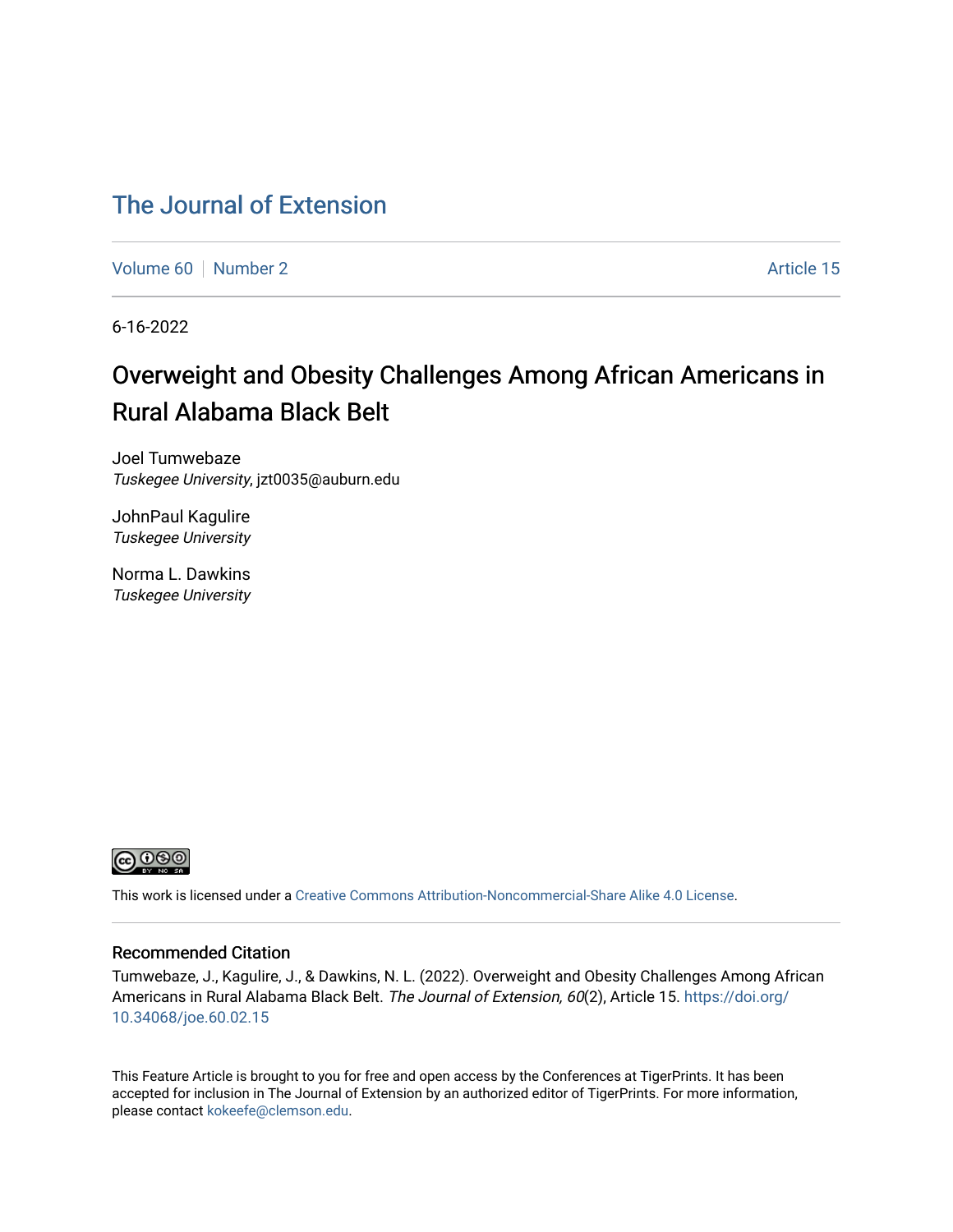### Cover Page Footnote

This work was supported by the 1890 Capacity Building Grant: Award #2017-38821-26448 from the United States Department of Agriculture- National Institute of Food and Agriculture.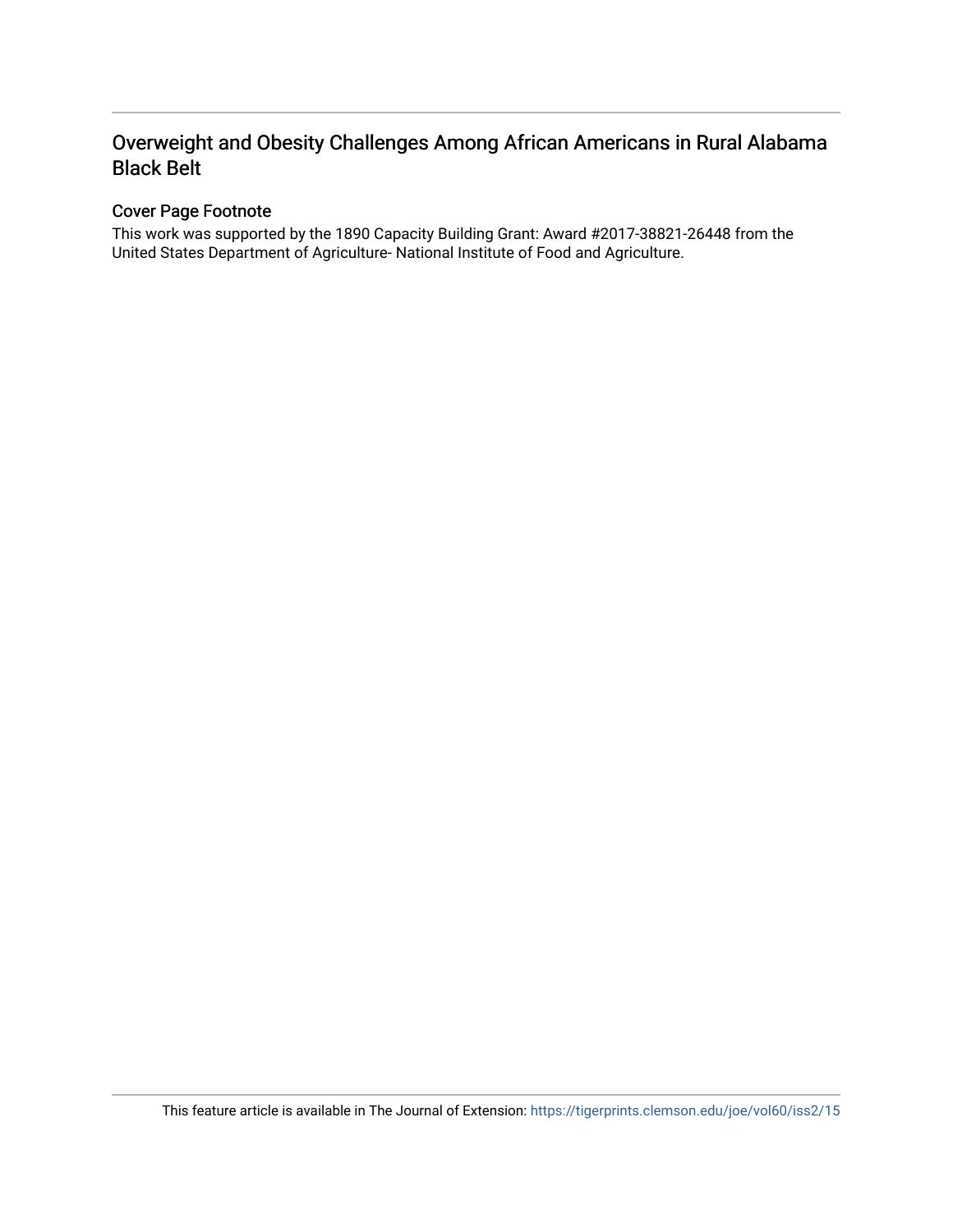JOEL TUMWEBAZE<sup>1</sup>, JOHNPAUL KAGULIRE<sup>1</sup>, AND NORMA L. DAWKINS<sup>1</sup>

AUTHORS: 1Tuskegee University.

**Abstract**. This study aimed at averting challenges of overweight and obesity among African Americans in rural Alabama. Focus group discussions and surveys were used to design a 12-week nutrition education and physical activity program. Results showed a significant improvement (p<0.05) in participants' knowledge scores. Values for systolic blood pressure significantly reduced (p<0.00). There was an increase in number of participants with normal blood pressure and a reduction in number of participants with stage 2 hypertension. The study highlights that nutrition education and physical activity can lead to improved health outcomes among African Americans in rural Alabama.

### INTRODUCTION

Obesity is characterized by excessive accumulation of fat in the body and is a risk factor for various chronic conditions, including diabetes, heart diseases, and certain types of cancer (World Health Organization, 2020). From 1999 to 2018, the prevalence of adult age-adjusted obesity in the United States increased by more than 10%, from 30.5% to 42.4% (Fryar et al., 2018; National Center for Chronic Disease Prevention and Health Promotion, 2020c). Notable disparities in obesity prevalence exist by race, ethnicity, education, age, and geographical distribution (Behavioral Risk Factor Surveillance System, 2020). In 2018, the obesity prevalence among African Americans was 49.6%, 44.8% among Hispanics, and 42.2% among Caucasians (Hales et al., 2020).

Geographically, southern states have the highest percentage of African Americans, and the average prevalence of obesity in the southern states was 33.6% in 2018 (Centers for Disease Control and Prevention [CDC], 2018). Alabama, a southern state whose population is approximately 25% African Americans, had the fifth highest (36.3%) adult obesity rate in 2018 and spends more than \$5 billion dollars annually on obesity-related health conditions (Alabama Department of Public Health, 2020). Although there is limited literature on the prevalence of obesity in individual counties in Alabama, obesity rates in the Alabama Black Belt region exceed 40% for several counties, including Bullock County (National Center for Chronic Disease Prevention and Health Promotion, 2016; University of Wisconsin Population Health Institute, 2014).

According to the CDC, dietary lifestyle and physical activity continue to be the leading preventable risk factors for obesity (National Center for Chronic Disease Prevention and Health Promotion, 2020a). For instance, 32 % of adults in Alabama engaged in no physical activity during leisure time in 2020 compared to the national average of 26.6% (National Center for Chronic Disease Prevention and Health Promotion, 2020). Additionally, the percentage of adults in Alabama consuming fruits less than once per day in 2017 was 44.9%, a figure higher than the national average of 36% (National Center for Chronic Disease Prevention and Health Promotion, 2019). In Alabama, Bullock County has consistently exhibited poor health indicators such as adult obesity, low food environment index, physical inactivity, and socioeconomic factors such as poverty and poor education.

Several state and local programs have been instituted to improve physical activity and dietary lifestyles across the United States. These include the State Physical Activity and Nutrition (SPAN) Program, Racial and Ethnic Approaches to Community Health (REACH), and The High Obesity Program (Kahin et al., 2020; National Center for Chronic Disease Prevention and Health Promotion, 2020d). However, even with the interventions of such programs, the rates of overweight and obesity among African American communities remain high, indicating a need for more research.

Therefore, to determine and implement county-specific interventions needed to reduce overweight and improve nutrition among African Americans in Bullock County, Alabama, we (1) used healthy knowledge surveys and focus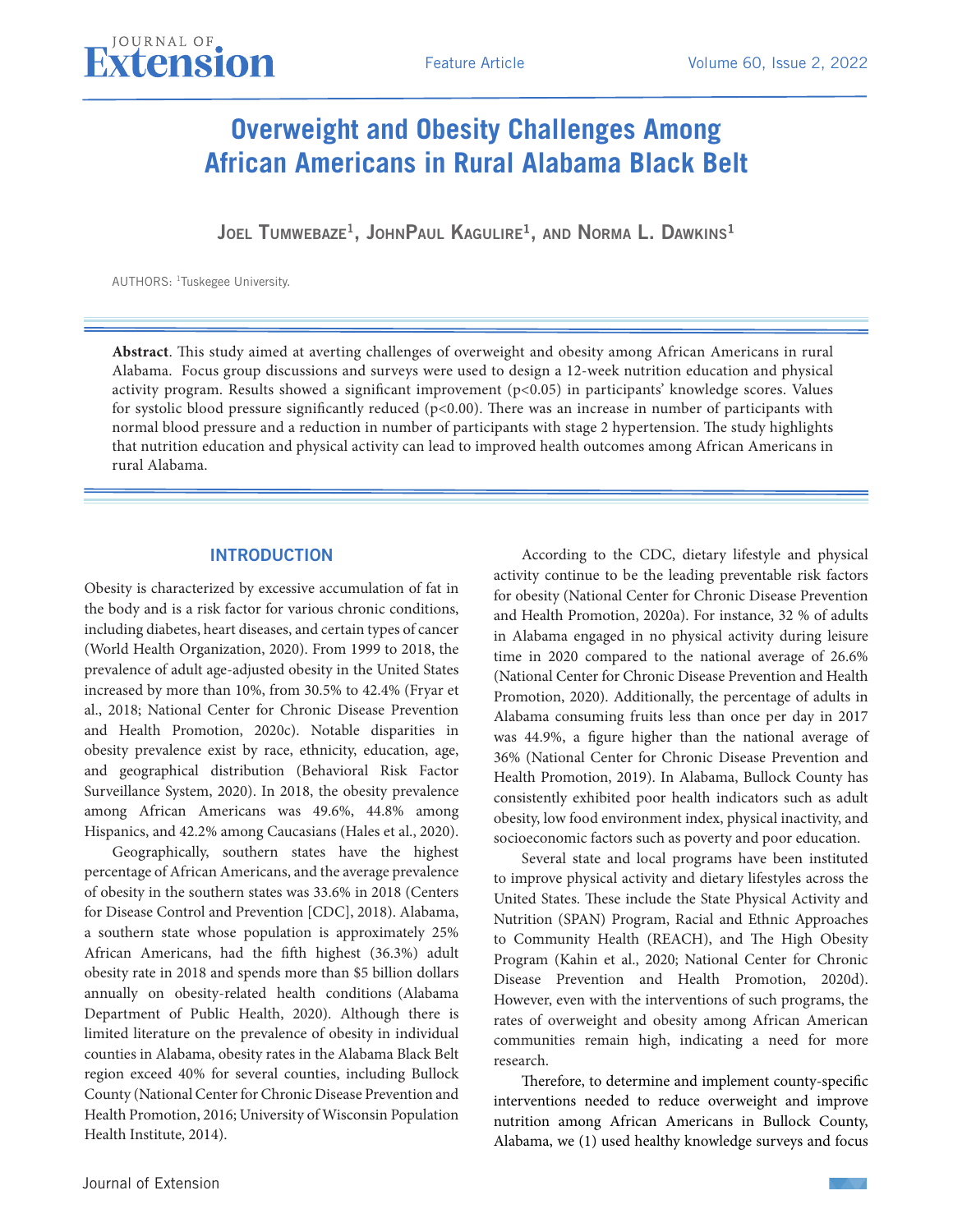group discussions to identify barriers to healthy lifestyles and to identify content for nutrition education and physical activity modules and (2) determined the success of nutrition education and physical activity interventions using pre- and post-knowledge assessments and anthropometric data.

### METHOD

### RECRUITMENT OF PARTICIPANTS

A schematic summary of the study is represented in Figure 1 and expounded throughout the methods, results, and discussion sections that follow. The study received approval from the Institutional Review Board of Tuskegee University for use of human subjects. Participants were recruited from Union Springs, in Bullock County. Bullock County has among the highest percentage of obese adults, adults with diabetes, obese preschoolers, children in poverty, lowincome families, and fast-food restaurants compared to other Alabama counties (University of Wisconsin Population Health Institute, 2021). Participants were recruited using flyers distributed to community centers, churches, and health centers by Tuskegee University Cooperative Extension agents through the snowballing technique. Snowball sampling is a method of recruiting participants where researchers do not

sample from a list of members of the population (known as a sampling frame). Instead, the recruited participant gives the researcher the name of at least one more potential participant, who in turn provides the name of at least one more potential participant, and so on, until the researcher obtains the required sample size (Bhattacherjee, 2012). Snowball sampling was used for our study because the rural population was hard to reach through other means of sample recruiting.

The criteria for eligibility included being African American, a resident of Bullock County, and between 18 and 65 years of age. Participants received an incentive of \$10 for participating in the health knowledge surveys and focus group discussions and an incentive of \$100 for participating in the nutrition education and physical activity program. The focus group discussions and health knowledge surveys were used to determine the content for the nutrition education and physical activity modules.

### HEALTH KNOWLEDGE SURVEYS

One hundred ninety-two participants who consented to participate in the study were given health knowledge surveys, which they were requested to complete and drop at the Bullock County Extension office. We used a 33-item,



Figure 1. Schematic representation of the study.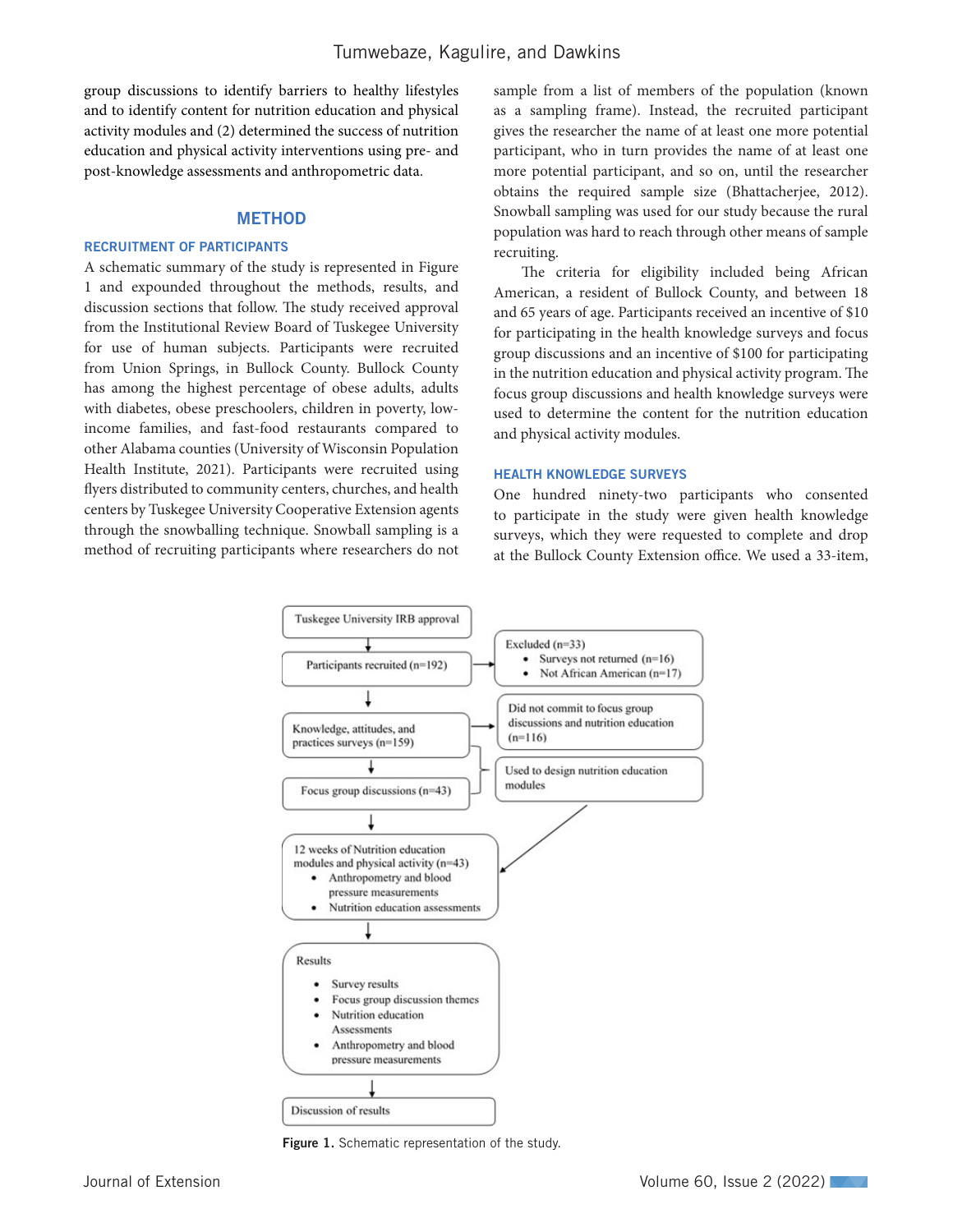self-administered survey adapted from Dawkins et al. (2010) that consisted of three sections: knowledge, attitudes, and perception. The knowledge section was comprised of closedended questions that assessed the participants' understanding of obesity, its prevalence, and its consequences. The perception and attitudes sections collected information on perceived strategies to fight obesity, perceived importance of obesity in relation to other diseases, and perceived roles of various stakeholders in preventing obesity.

A Likert-type four-point scale (strongly disagree, disagree, agree, and strongly agree) was used to determine participants' desire to learn more about obesity, various obesity prevention strategies, and the relationship between obesity and chronic diseases. This section also assessed participants' understandings of the roles played by the government, schools, employers, and healthcare providers in preventing obesity.

The survey was reviewed by Tuskegee University professors from the departments of psychology, nutrition, and education with knowledge in human behavior, human physiology, and human nutrition. After review, the survey was pretested for appropriateness in format, ethical considerations, logical order, and content using individuals from Bullock County. Subsequent tests for internal consistency reliability yielded a Cronbach's coefficient alpha of 0.85. Cronbach's coefficient measures how reliable the responses of a survey are, and it ranges from zero to one, with higher values indicating that surveys are measuring in the same dimension (Bujang et al., 2018). Participants who were given the surveys were requested to attend a focus group discussion one month after the survey was administered.

### FOCUS GROUP DISCUSSIONS

Six focus group discussions consisting of a total of 43 participants were done to supplement the health knowledge surveys in determining barriers and opportunities for healthy lifestyles. The content of the focus group discussions was derived from participants' responses to the health knowledge surveys. Focus group discussions included 12 open-ended questions relating to participants' understandings of what constitutes a healthy lifestyle, the importance of physical activity, how social relationships relate to health, the role of community health programs, barriers and motivations to healthy lifestyles, and willingness to participate in nutrition education programs. The questions for the focus group discussions were pretested with five individuals from Bullock County who were not included in the study. After pretesting, the questions were formatted to ensure content comprehensiveness and ethical appropriateness.

All six focus group discussions were held in Bullock County, Alabama on separate weekdays in September 2019. Prior to the focus group discussions, the researchers explained the study to the participants and answered questions raised by

the participants. Researchers then obtained written informed consent, and a copy of the signed consent form was given to each of the 43 participants. The six focus group discussions were delivered in English, moderated by a researcher, and lasted for 40 minutes. The discussions started with an icebreaker where each participant shared their name, favorite food, and for how long they had lived in Bullock County. The discussions were audio-recorded and supplemented with hand-written notes made by the research assistants.

### NUTRITION EDUCATION MODULES AND PHYSICAL ACTIVITY

Using the barriers and opportunities for healthy lifestyles identified based on responses from the health knowledge surveys and focus group discussions, we developed content for the nutrition education and physical activity modules. Once a week for 12 weeks, researchers led participants through 60 minutes of nutrition education materials with topics including food nutrients, nutrient-disease interactions, food labeling, physical exercise, and strategies for behavior modification. Eight nutrition education modules were stretched out to cover the 12 weeks of the program.

After each day's nutrition education lesson, a licensed physical trainer led participants through 25 to 30 minutes of moderate intensity physical activities following guidelines from the American Heart Association (Piercy & Troiano, 2018; U.S. Department of Health and Human Services, 2018). In addition, participants were encouraged to continue physical activity at home for the 12-week duration of the program.

### NUTRITION KNOWLEDGE AND ANTHROPOMETRY STATUS ASSESSMENTS

### Nutrition Knowledge Assessments

At the beginning of each of the eight nutrition education and physical activity modules, participants were given a preknowledge assessment with 20 multiple-choice questions derived from content for that day. After the day's module, a post-knowledge assessment with the same questions as the pre-knowledge assessment was administered. The pre- and post-knowledge assessments were graded out of 100% and compared to determine the change in knowledge following the class.

### Anthropometry and Blood Pressure Measures

Similarly, on the first and last days of the nutrition education and physical activity modules, anthropometry and blood pressure measurements were done and compared to determine changes in health status following the program. Procedures for measuring height, weight, hips, waist, and blood pressure were adapted from the Anthropometry Procedures Manual of the National Health and Nutrition Examination Survey (NHANES) (CDC, 2017). All measures were done by two research team members.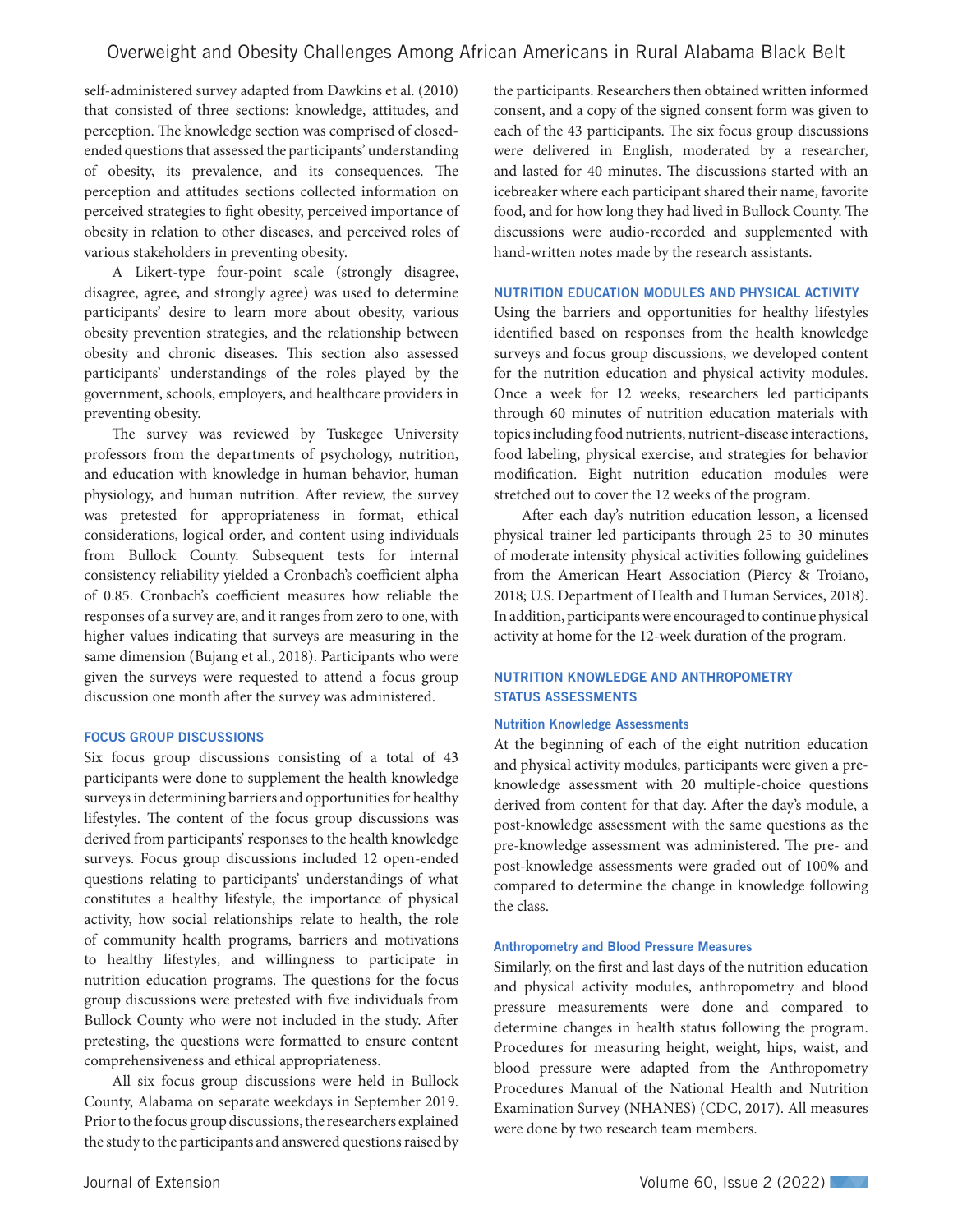Height (cm) was measured using a portable stadiometer (Seca 213). Body weight (kg) was measured using a Detecto SlimPRO digital floor scale. Body mass index (BMI), an indirect measure of body fat, was calculated as a ratio of weight in kilograms to height in square meters. Waist and hip circumferences were measured in centimeters (cm) to the nearest 0.1 cm using a retractable measuring tape. The waist circumference was divided by the hip circumference to determine the waist to hip ratio (WHR).

Blood pressure was determined based on the method described by Muntner et al. (2019). For this method, we used an Omron blood pressure monitor (BP742N). Participants were required to sit up straight in a relaxed position while the researcher measured their blood pressure. Values of less than 120 mmHg for systolic and less than 80 mmHg for diastolic readings were used as a reference for normal blood pressure (Carey & Whelton, 2018; National Center for Chronic Disease Prevention and Health Promotion, 2020b).

#### STATISTICAL ANALYSIS

### Quantitative Data Analysis

Researchers checked surveys for completion, coded them, and entered the responses into a Microsoft Excel database. Then, they imported data into Statistical Package for Social Sciences (SPSS). Descriptive statistics—including means, frequencies, percentages, and t-tests—were determined for the participants' survey responses. Researchers also analyzed data from nutrition education and anthropometry using Statistical Analysis Software (SAS). They then classified the participants' anthropometric and blood pressure measurements based on categorizations by the Centers for Disease Control and Prevention and the American Heart Association (National Center for Chronic Disease Prevention and Health Promotion, 2020a). Frequencies and percentages for anthropometry measures were determined, and the difference between means was compared using a paired t-test. All tests for quantitative data were done at a significance level of 0.05.

#### Qualitative Data Analysis

Audio recordings for focus group discussions were transcribed verbatim by the researchers. Using ATLAS.ti software (Version 8.4), researchers coded and analyzed the transcripts to reveal major themes arising from participants' responses.

### RESULTS

### PARTICIPANT RECRUITMENT

Out of the 192 surveys that were distributed to the recruited participants, 159 surveys were returned. Forty-three of the 159 participants who returned the surveys consented to participate in the focus group discussions, nutrition education, physical activities, and assessments.

### HEALTH KNOWLEDGE SURVEYS

Results for the health knowledge surveys are presented in Tables 1 through 4. From the 192 total surveys given to the recruited participants, we excluded 33 surveys for participants who did not return the surveys and for participants who did not identify as African American.

Responses to general knowledge questions on obesity are presented as frequencies and percentages in Table 1. The results showed that a majority of the participants understood that the prevalence of obesity was high and that it was caused by lifestyle and genetic factors. Additionally, the data revealed that a majority of participants had some knowledge on ways to prevent or reduce obesity. Most participants (89.3%) regarded obesity as reaching epidemic levels, viewed obesity as the result of an abundance of caloric intake (83%), and observed that there were multiple risk factors for obesity including genetic, socioeconomic, environmental, and behavioral factors (84.3%).

Similarly, survey results showed that a majority of participants were knowledgeable about obesity being a serious public health problem (90.6%) and a risk factor for chronic health conditions (Table 2). Furthermore, 88.1% agreed that the prevalence of obesity among children was increasing, as was their vulnerability to type 2 diabetes (80.5%).

We cross tabulated participants' views on the different obesity prevention and reduction programs with their education level (Table 3). This was done to determine whether education influences participants' views on obesity and whether nutrition education was necessary. Participants were asked whether they supported or opposed various efforts (table 5) to fight obesity in children. Results showed that education level had an impact on participants' views on interventions to reduce obesity. There was a significant difference in the views of college and high school graduate participants pertaining to the prohibition of selling unhealthy foods in vending machines ( $p < 0.00$ ), limiting unhealthy food ads to children ( $p < 0.02$ ), and providing more physical activity in schools ( $p < 0.00$ ).

Similarly, the annual incomes of participants were cross tabulated against participants' views on obesity reduction programs. Generally, annual income did not affect participants' views of obesity reduction programs (Table 4). However, support for "limit[ing] TV ads for unhealthy foods and drinks" was more significantly ( $p > 0.04$ ) supported by participants who earned more than \$40,000 compared to those who earned less.

Survey results show that education may be used to increase participants' knowledge of obesity reduction strategies. Increasing participants' incomes may not be a suitable intervention for improving participants' perceptions of obesity and obesity reduction strategies.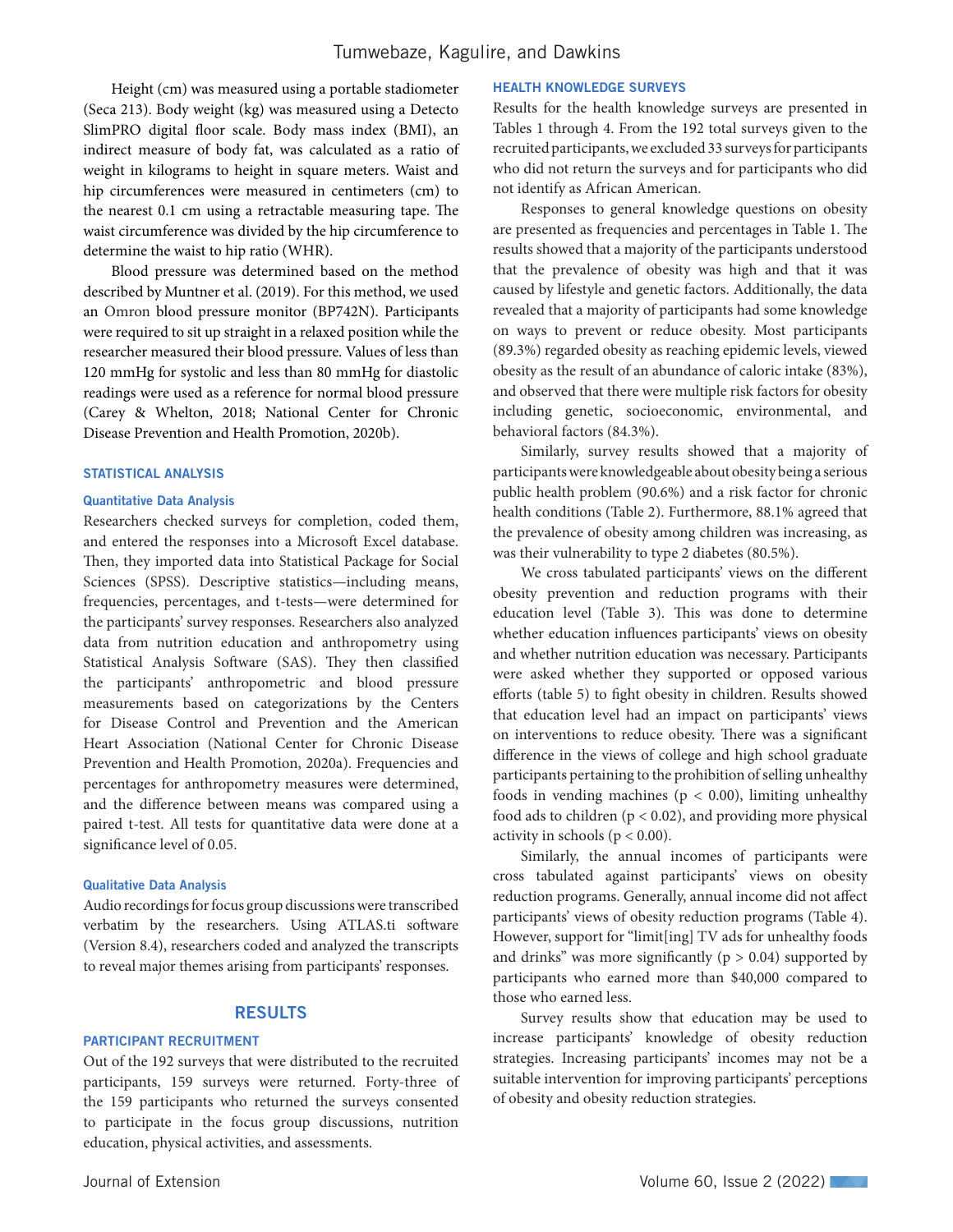| <b>Statement</b>                                                                                                             | <b>True</b><br>$n$ (%) | False<br>$n$ (%) | No opinion<br>$n$ (%) |
|------------------------------------------------------------------------------------------------------------------------------|------------------------|------------------|-----------------------|
| Obesity and overweight are reaching epidemic levels.                                                                         | 142 (89.3)             | 16(10.1)         | 1(0.6)                |
| Obesity and overweight affect approximately 72% of US adults.                                                                | 132(83.0)              | 22(13.8)         | 5(3.2)                |
| Obesity and overweight are primarily due to people consuming more calories than they burn<br>through physical activity.      | 141 (88.7)             | 18(11.3)         |                       |
| The problem of obesity is a combination of genetic, metabolic, behavioral, environmental, and<br>socioeconomic factors.      | 134 (84.3)             | 22(13.8)         | 3(1.9)                |
| Adding a moderate amount of exercise five or more times a week can lead to substantial<br>weight loss.                       | 131 (82.4)             | 28(17.6)         |                       |
| Low carbohydrate diets and weight loss pills are the fastest ways to lose weight.                                            | 34(21.4)               | 120(75.5)        | 5(3.1)                |
| Obesity and overweight are the second leading causes of preventable death in the United<br>States, close behind tobacco use. | 109(68.6)              | 46(28.9)         | 4(2.5)                |
| Setting nutritional goals alone will help one lose weight.                                                                   | 91(57.2)               | 66 (41.5)        | 2(1.3)                |
| "Understanding what and why you eat" is a major factor for implementing weight control.                                      | 150 (94.3)             | 7(4.4)           | 2(1.3)                |
| Eating a snack before bedtime is a good way to implement weight control.                                                     | 19(11.9)               | 137(86.2)        | 3(1.9)                |
| At age 21, males and females stop growing and no longer need to implement weight control.                                    | 14(8.8)                | 142 (89.3)       | 3(1.9)                |
| Knowing your BMI is important in predicting whether you are overweight or obese.                                             | 135 (84.9)             | 22(13.8)         | 2(1.3)                |
| It is easier to lose weight when overweight than when morbidly obese.                                                        | 55(34.6)               | 94(59.1)         | 10(6.3)               |
| Overeating and inadequate physical activity are the main causes of obesity.                                                  | 131 (82.4)             | 20(12.6)         | 8(5.0)                |

### Table 1. Participants' Responses to General Knowledge Statements on Overweight and Obesity

*Note*. n = 159. \*Numbers in parenthesis indicate percentages of participants for each category.

# **Statement Participant responses, n (%) Yes No No opinion** Overweight and obesity are risk factors for other diseases.<br>144 (90.6) 11 (6.9) 4 (2.5) There is an increased rate of type 2 diabetes among children and teenagers.  $6(3.8)$  and teenagers. The rate of overweight and obesity is greater in children than in adults.  $76 (47.8)$  73 (45.9) 10 (6.3) Overweight and obesity are a potential health problem. 144 (90.6) 12 (7.5) 3 (1.9) The CDC estimates that about 6 out of 10 Americans are overweight and obese. 115 (72.3) 37 (23.3) 7 (4.4) Overweight and obesity in children is higher than in previous years.  $140 (88.1)$  14 (8.8) 5 (3.1)

Table 2. Knowledge on Association of Obesity and Chronic Disease

*Note*. n = 159. \*Numbers in parenthesis indicate percentages for each category.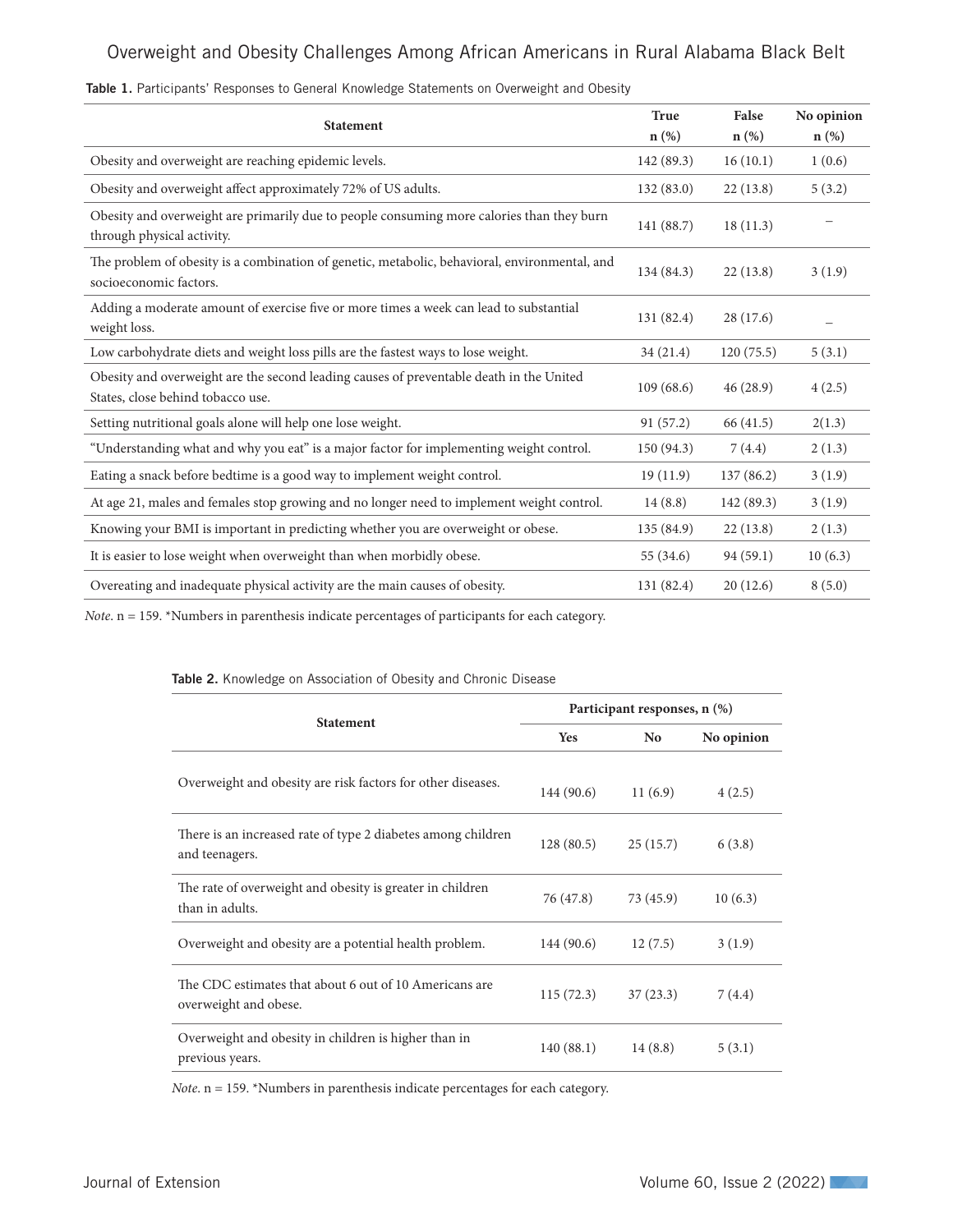### Tumwebaze, Kagulire, and Dawkins

| <b>Statement</b>                                                                                   | <b>High School</b> | College         | t-test  | p-value |
|----------------------------------------------------------------------------------------------------|--------------------|-----------------|---------|---------|
| Prohibit the sale of soda, chips, and candy in school<br>vending machines.                         | $2.58 \pm 1.14$    | $3.19 \pm 0.88$ | $-3.07$ | $0.00*$ |
| Limit TV ads for unhealthy foods and drinks (soda,<br>chips, candy) that are targeted at children. | $2.77 \pm 1.08$    | $3.21 \pm 0.86$ | $-2.28$ | $0.02*$ |
| Educate parents about childhood obesity and healthier<br>eating and exercise habits for children.  | $3.69 \pm 0.47$    | $3.85 \pm 0.46$ | $-1.53$ | 0.13    |
| More physical activities in schools.                                                               | $3.56 \pm 0.51$    | $3.89 \pm 0.39$ | $-3.65$ | $0.00*$ |
| Provide healthier school lunches.                                                                  | $3.48 \pm 0.71$    | $3.69 \pm 0.58$ | $-1.56$ | 0.12    |

### Table 3. Effect of Education Level on Participants' Support for Obesity Reduction

*Note*. n = 159. Responses were ranked in a Likert scale where 4 = *strongly support*, 3 = *somewhat support*, 2 = *somewhat oppose*, and  $1 =$  *strongly oppose*. Statistically significant differences exist at  $p \le 0.05$ .

| <b>Statement</b>                                                                                   | < \$40,000      | $>$ \$40,000    | t-test  | p-value |
|----------------------------------------------------------------------------------------------------|-----------------|-----------------|---------|---------|
| Prohibit the sale of soda, chips, and candy in school<br>vending machines.                         | $3.08 \pm 0.94$ | $3.22 \pm 0.94$ | $-0.87$ | 0.39    |
| Limit TV ads for unhealthy foods and drinks (soda,<br>chips, candy) that are targeted at children. | $3.02 \pm 0.98$ | $3.36 \pm 0.78$ | $-2.11$ | $0.04*$ |
| Educate parents about childhood obesity and healthier<br>eating and exercise habits for children.  | $3.79 \pm 0.44$ | $3.86 \pm 0.47$ | $-0.82$ | 0.42    |
| More physical activities in schools.                                                               | $3.86 \pm 0.35$ | $3.86 \pm 0.47$ | $-0.07$ | 0.95    |
| Provide healthier school lunches.                                                                  | $3.66 \pm 0.54$ | $3.75 \pm 0.54$ | $-0.91$ | 0.36    |

#### Table 4. Effect of Income on Participants' Support for Obesity Reduction

*Note*. n = 159. Responses were ranked in a Likert scale where 4 = *strongly support*, 3 = *somewhat support*, 2 = *somewhat oppose*, and  $1 =$  *strongly oppose*. Statistically significant differences exist at  $p \le 0.05$ .

### FOCUS GROUP DISCUSSIONS

Participants who took part in the surveys were invited to be part of focus group discussions and the nutrition education course. Of the 159 participants who completed the health knowledge surveys, 43 participants consented to take part in focus group discussions, and they were divided into six groups. Through the discussions, six themes were identified which represented barriers and opportunities for designing health interventions. The six themes (barriers and opportunities) are summarized in Table 5 and discussed below.

#### Physical Activity

Participants mentioned that regular physical exercise regimens such as walking and swimming were necessary for managing body weight, strengthening the immune system, reducing emotional stress, strengthening muscles, minimizing pain in body joints, attaining good sleep, and maintaining physical fitness, youthfulness, and vitality. However, participants reported that maintaining a physically active lifestyle in Bullock County was hampered by limited environments for physical activities, including walking and biking trails, parks, and gyms. Additionally, in areas where walking trails and parks were available, participants felt unsafe to exercise without a group. On an individual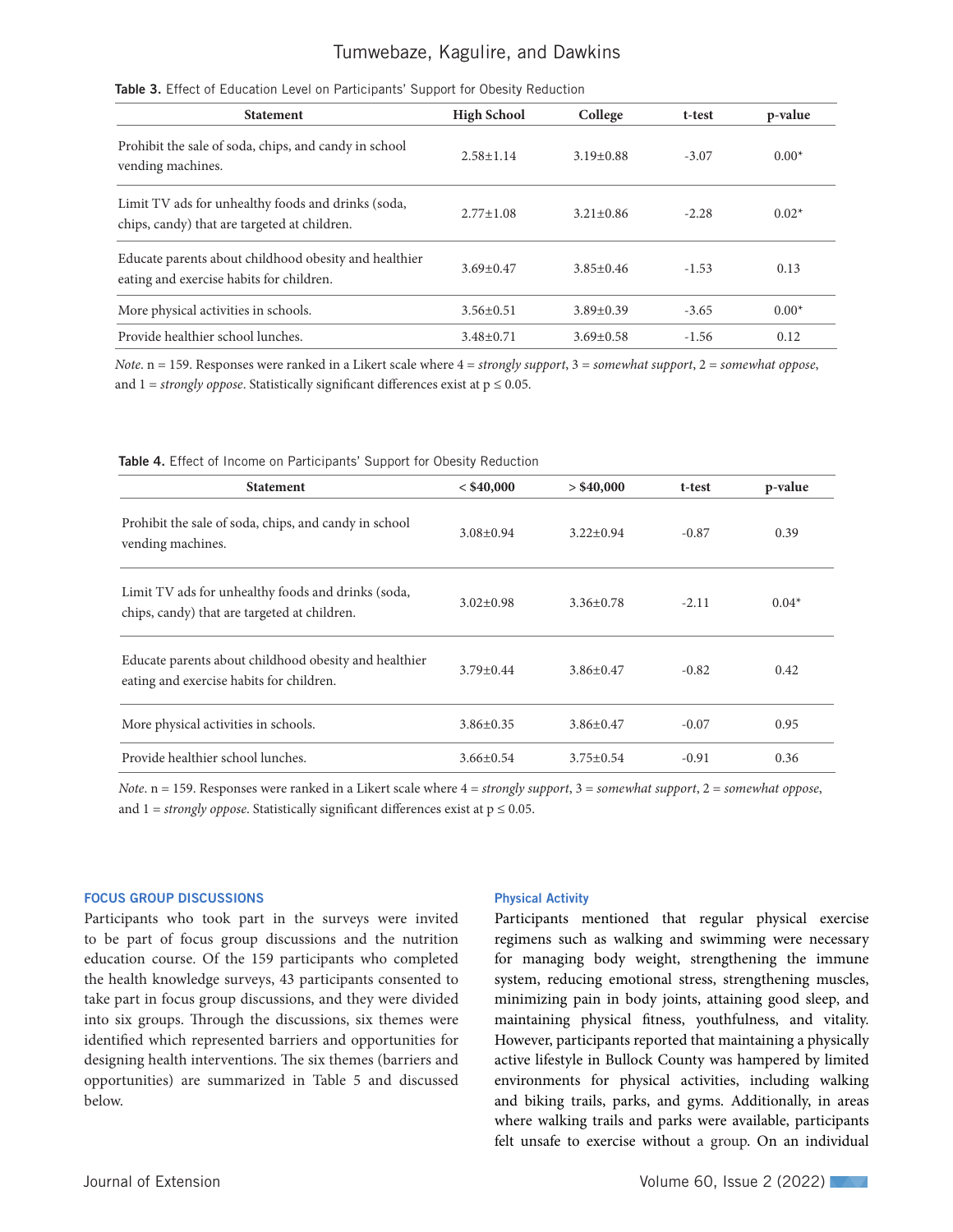basis, barriers to regular physical activity included physical disabilities, tight work schedules, lack of commitment, limited social support, and lack of motivation.

### Dietary Intake

Participants expressed that establishing good dietary habits involves minimizing the consumption of refined foods. Some explained that working multiple jobs for long hours made planning and making homemade meals difficult. Instead, participants reported depending on convenience foods that require little or no preparation, including already prepared fast foods, canned foods, and sugar-sweetened beverages.

### Food Access

Limited access to fresh produce was cited as a barrier to making healthy choices. This was partly due to the absence of large, chain grocery stores like Walmart, Publix, and Costco in their communities. As such, participants reported that residents in need of fresh groceries drive long distances to neighboring cities—a costly practice in terms of transportation and time. As a result, residents relied on convenience stores within their communities shelved with high sodium canned foods, high calorie refined snacks, and a limited selection of fruits.

### Social Influence

Participants reported that social networks influenced their dietary and lifestyle choices. It was mentioned that the cohesiveness of a family played an important role in developing and maintaining healthy living habits, especially for the children. Additionally, they emphasized that depression promotes unhealthy eating habits, but friends and family provide the motivation and social support necessary for managing or preventing depression.

### Attitudes, Cultures, and Beliefs

Participants expressed that they believed their health was determined by the quality of their diet. Their responses revealed that healthy mindsets were greatly influenced by social relations, especially relationships with their family and friends. Participants explained that most of the foods and methods of cooking they used were passed down from their parents and grandparents. They mentioned that African American cuisine grew out of the resourcefulness of their ancestors during slavery as they learned to combine their traditional cuisines with that of their masters. One respondent explained how their ancestors were creative to use parts of the food that would otherwise be discarded such as the snout, stomach, and small intestines of pigs, which,

|  |  |  |  | Table 5. Quotes From Focus Group Discussions in Bullock County, 2019 |  |
|--|--|--|--|----------------------------------------------------------------------|--|
|  |  |  |  |                                                                      |  |

| Theme                                             | Sample quotes from focus group discussions                                                                                                                                                                                                                                                                                                                                                                                                                                                            |
|---------------------------------------------------|-------------------------------------------------------------------------------------------------------------------------------------------------------------------------------------------------------------------------------------------------------------------------------------------------------------------------------------------------------------------------------------------------------------------------------------------------------------------------------------------------------|
| Physical activity                                 | "When you start routine exercise, it really helps. I exercise twice a day: mornings and evenings. I believe that<br>staying on a routine exercise regime will help me live longer."<br>"Working out is hard at our age, but I was told that I can exercise in my couch while seated, and this can be<br>good for the strength of my upper body and mind."<br>"I need to have a stronger memory."                                                                                                      |
| Dietary habits                                    | "Changing dietary habits is a concern to me today since there is a lot of consumption of fast foods."<br>"Somebody from a community program led by Tuskegee University came here and cautioned us on how to eat<br>right. She said, 'Take that soda off your table.' And since then, I have kept it off my table."                                                                                                                                                                                    |
| Food access                                       | "There is limited access to large grocery stores like Walmart, Publix, and Costco, making it difficult to get fresh<br>and quality fruits and vegetables."                                                                                                                                                                                                                                                                                                                                            |
| Social relations                                  | "Hanging out with friends affects our lives—for the good or bad. For example, hanging out around smokers<br>may lead to smoking."<br>"If you have a lazy partner, you may be discouraged from carrying out any form of exercise."                                                                                                                                                                                                                                                                     |
| Attitudes, perceptions,<br>and beliefs            | "Some people bring negativity, and so it is best to cut them out of your circle even if they are family."<br>"It is highly perceived that eating fresh and healthy foods is expensive, especially for people in my community."                                                                                                                                                                                                                                                                        |
| Healthcare and healthy<br>lifestyle interventions | "I regularly have medical checkups to monitor my blood pressure, cholesterol, and blood sugar levels."<br>"Our representatives should ask for the establishment of fresh produce grocery stores, improving the support<br>environment for physical activities, and continued support through nutrition education and physical activity<br>extension services."<br>"We need to do routine medical screening for blood pressure and diabetes, but insurance is another issue here<br>in our community." |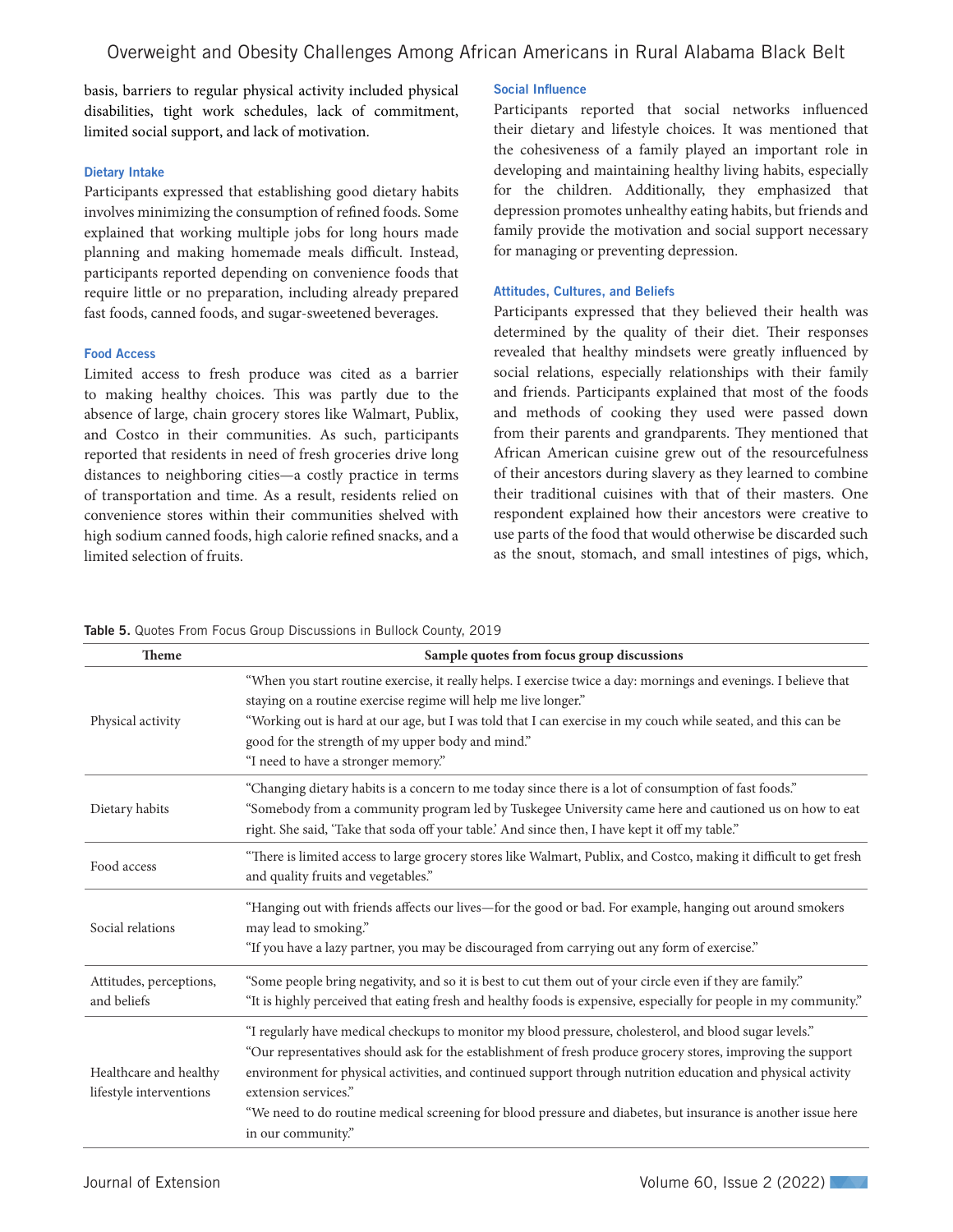when boiled, are referred to as chitterlings—a commonly used food in rural African American communities.

### Healthcare and Healthy Lifestyle Interventions

Several of the participants reported that they were conversant with the harmful effects of overconsumption of certain nutrients as well as the benefits of eating in moderation. Participants reported that they had regular medical checkups and that they monitored their blood pressure, cholesterol, and blood sugar levels. However, some participants reported that they needed to have an expensive health insurance to keep up with medical checkups. Participants suggested interventions that would lead to attaining and maintaining healthy lifestyles. These interventions included asking their government leaders to lobby for the establishment of fresh produce grocery stores, improving the support environment for physical activities, and continuing the availability of nutrition education and physical activity extension services. Participants reported that the community should have more health and wellness services for the retired elderly and more physical activity programs for school children. In addition, participants suggested the need for engaging more local stakeholders, such as schools, churches, and community centers, in health awareness services.

### NUTRITION EDUCATION AND ASSESSMENTS

The barriers and opportunities identified through the health knowledge surveys were supplemented with themes from the focus group discussions to design content for eight nutrition education modules. All participants that took part in the focus group discussions ( $n = 43$ ) participated in the 12 weeks of nutrition education and the corresponding nutrition education and physical activity assessments. The percentage change in scores from assessments done before and after each interactive module represented change in nutrition knowledge. Results showed significant changes in nutrition knowledge for all modules except the food labeling module  $(p = 0.32)$  (Table 6). The percentage change in knowledge nearly doubled for the vitamins module (45.8%) but was lowest for the food labeling module (6.6%).

### ANTHROPOMETRY AND BLOOD PRESSURE MEASUREMENTS

Anthropometry and blood pressure measurements were done at the beginning of the first module and at the end of the last module. These were done to determine the effectiveness of the nutrition education and physical activities. Results showed a decrease in average weight, waist circumference, and hip circumference at post-study. However, there were no significant differences ( $p > 0.05$ ). The number of participants in the normal, overweight, and obese BMI categories remained unchanged from baseline to post-study. The average systolic pressure of participants significantly reduced ( $p < 0.00$ ) from 135.7±16.7 mmHg at baseline to 123.1±26.0 mmHg at post study (Table 7). However, there was no significant difference in participants' diastolic pressure ( $p < 0.13$ ).

### **DISCUSSION**

### FOCUS GROUP DISCUSSIONS AND HEALTH KNOWLEDGE SURVEYS

It is not clear why only 27% of the participants that took part in the health knowledge surveys consented to focus group discussions, nutrition education, physical activities, and the corresponding assessments. From both the focus group discussions and the health knowledge surveys, most participants recognized obesity as an epidemic with negative health consequences and observed that obesity could be averted through diet management practices and

Table 6. Pre- and Post-Test Scores for Nutrition Education Module Assessments

| <b>Nutrition module</b>    | Pre-test $(\%)$ | Post-test $(\%)$ | % Change | p-value |
|----------------------------|-----------------|------------------|----------|---------|
| Carbohydrates              | $67.4 \pm 15.4$ | $75.9 \pm 19.6$  | 12.6     | 0.03    |
| Proteins                   | $59.1 \pm 17.5$ | $73.4 \pm 17.9$  | 24.2     | 0.00    |
| Lipids                     | $70.0 \pm 21.7$ | $92.1 \pm 9.8$   | 31.6     | 0.00    |
| Fruits and vege-<br>tables | $68.5+9.4$      | $81.7 + 9.7$     | 19.3     | 0.00    |
| Vitamins                   | $58.5 \pm 19.7$ | $85.3 \pm 14.8$  | 45.8     | 0.00    |
| Minerals                   | $59.3 \pm 19.6$ | $76.3 \pm 20.0$  | 28.7     | 0.00    |
| Food labeling              | $80.7 + 34.6$   | $86.0 \pm 22.4$  | 6.6      | 0.32    |
| Physical activity          | $54.1 \pm 20.1$ | $74.4 \pm 18.5$  | 37.5     | 0.00    |

*Note*. Values represent Mean±SD (n = 50). Statistical significance considered at  $p \le 0.05$ .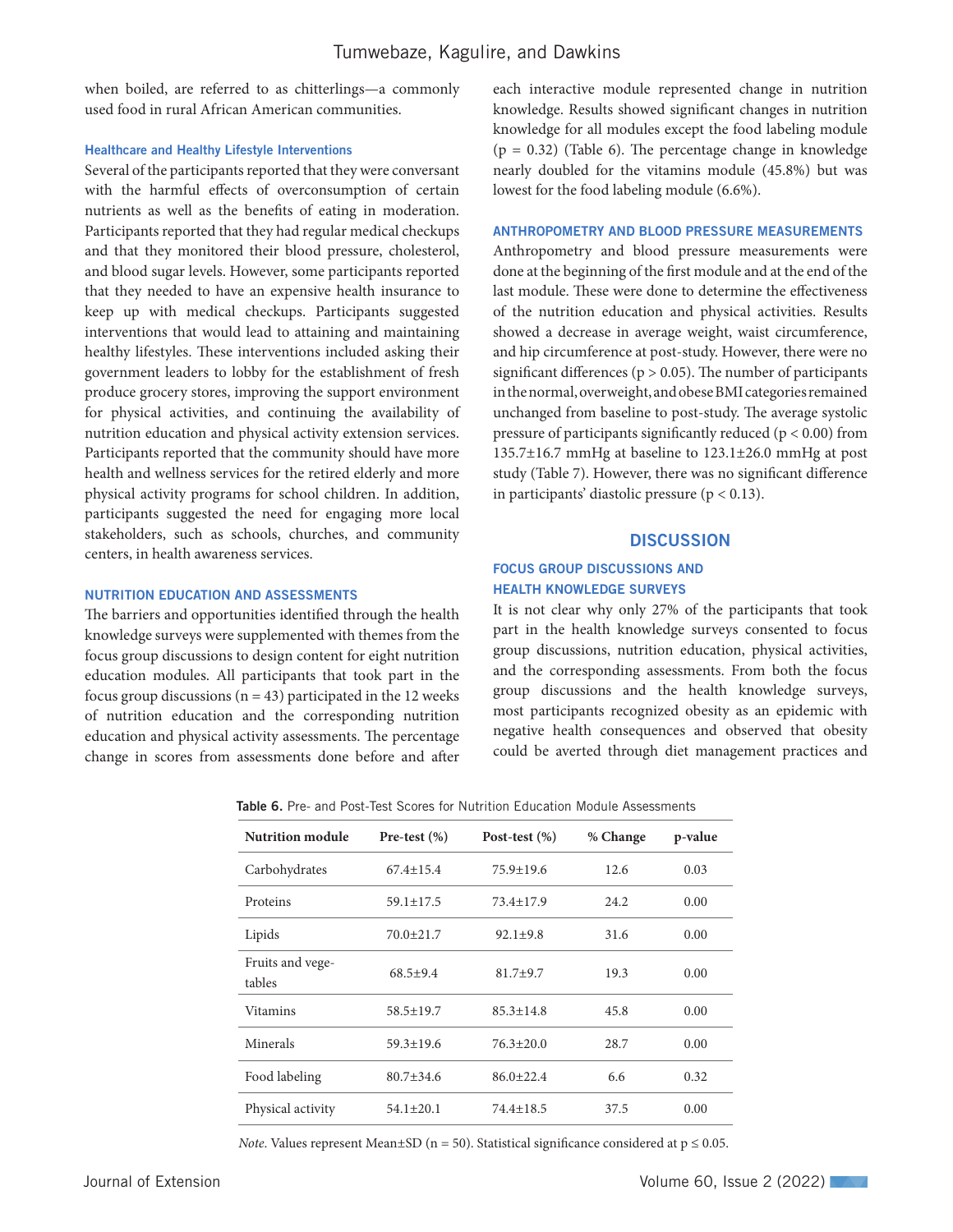| Characteristic                  | <b>Baseline</b>                      | Post-study       | p-value |
|---------------------------------|--------------------------------------|------------------|---------|
| Weight (kg)                     | $95.3 \pm 21.1$                      | $94.2 \pm 20.7$  | 0.39    |
| Waist circumference (cm)        | $109.7 \pm 15.2$                     | $108.3 \pm 13.8$ | 0.09    |
| Hip circumference (cm)          | $121.3 \pm 16.5$                     | $120.3 \pm 16.7$ | 0.16    |
| Waist Hip Ratio (WHR)           | $0.905 \pm 0.07$<br>$0.901 \pm 0.06$ |                  | 0.69    |
| <b>Body Mass Index (BMI)</b>    |                                      |                  |         |
| BMI (kg/m <sup>2</sup> )        | $36.1 \pm 8.5$                       | $36.4 \pm 8.5$   | 0.28    |
| <b>Blood Pressure (BP) mmHg</b> |                                      |                  |         |
| Systolic BP (mmHg)              | $135.7 \pm 16.7$                     | $123.1 \pm 26.0$ | 0.00    |
| Diastolic BP (mmHg)             | $78.8 \pm 10.3$                      | $84.2 \pm 17.6$  | 0.13    |
|                                 |                                      |                  |         |

|  | Table 7. Anthropometry and Blood Pressure Characteristics of Participants |  |  |  |  |  |
|--|---------------------------------------------------------------------------|--|--|--|--|--|
|--|---------------------------------------------------------------------------|--|--|--|--|--|

regular physical activities. Diet management and physical activity have been identified to promote individual health and wellbeing in the Black Belt region by other researchers (Carter et al., 2015; Scarinci et al., 2014). The knowledge on obesity displayed by the participants is important because, being African Americans, all our participants are genetically predisposed to obesity and its underlying chronic conditions, including certain types of cancer, diabetes, and cardiovascular diseases (Kumanyika et al., 2014).

The high levels of knowledge about obesity observed among participants may be due to higher prevalence of the condition in the Alabama Black Belt region and previous efforts to increase obesity awareness among these communities (Carter et al., 2010; Carter et al., 2015; CDC, 2018). Studies have shown that the possibility of ill health due to advanced age and having ample knowledge may be motivational factors for behavior change. As such, the advanced age (63.5±8.9) of participants in the present study and the high knowledge of obesity they displayed may have been motivational factors for participation. This logic is supported by the health belief model, which highlights that a person's perceived risk of developing a health condition and its consequences may be motivational factors for behavioral change (Janz & Becker, 1984).

Responses further revealed that participants' food choices were influenced by dietary habits passed down through generations of African American descendants. Participants reported the consumption of soul food—a traditional African American cuisine commonly characterized by the centrality of pork and developed due to racial stigma, resourcefulness, ingenuity, and communal spirit (Miller, 2013; Smith et al., 2006). Other researchers have identified pork-based meals, salted meats, and adding butter during vegetable preparation as common components of cooking an African American diet (Bovell-Benjamin et al., 2009). Due to the specific diet identified in our study, strategies used to promote healthy

lifestyles in other geographical areas may not be applicable in the Alabama Black Belt counties. Other researchers have recommended strategies to implement dietary practices that are geographically and culturally specific (Bovell-Benjamin et al., 2009; Scarinci et al., 2014).

The barriers and recommendations identified through the focus group discussions and health knowledge surveys in this study led to the development of nutrition education modules tailored to the participants. Among other topics, the developed modules focused on cooking methods, the importance of fruits and vegetables in the diet, and the harmful effects of high sodium and saturated fat in the diet.

### NUTRITION EDUCATION ASSESSMENT CONSIDERATIONS

The average pre-test scores for all nutrition education assessments were over 50%, indicating that participants had an average understanding of the topics presented, including food nutrients, food choices, physical activity, and food preparation. However, on average, pre-test scores for food labeling were higher than those from other modules.

The higher scores for food labeling compared to other modules at baseline may be attributed to participants' interests in sodium and calories, as they relate to blood pressure and obesity, respectively. During focus group discussions, participants were concerned about the intake of excess sodium and calories from refined foods and convenience foods readily available at grocery stores in their community. On most nutrition facts labels, especially labels of canned and convenient foods, information about calories and sodium is more pronounced. This may be the reason why participants were more knowledgeable about food labels.

Even though changes in scores for carbohydrates, proteins, minerals, and physical activity were significant, the average post-score value was 70%. Participants performed worst on questions that required quantitative skills, including calorie counting, understanding daily values, and interpreting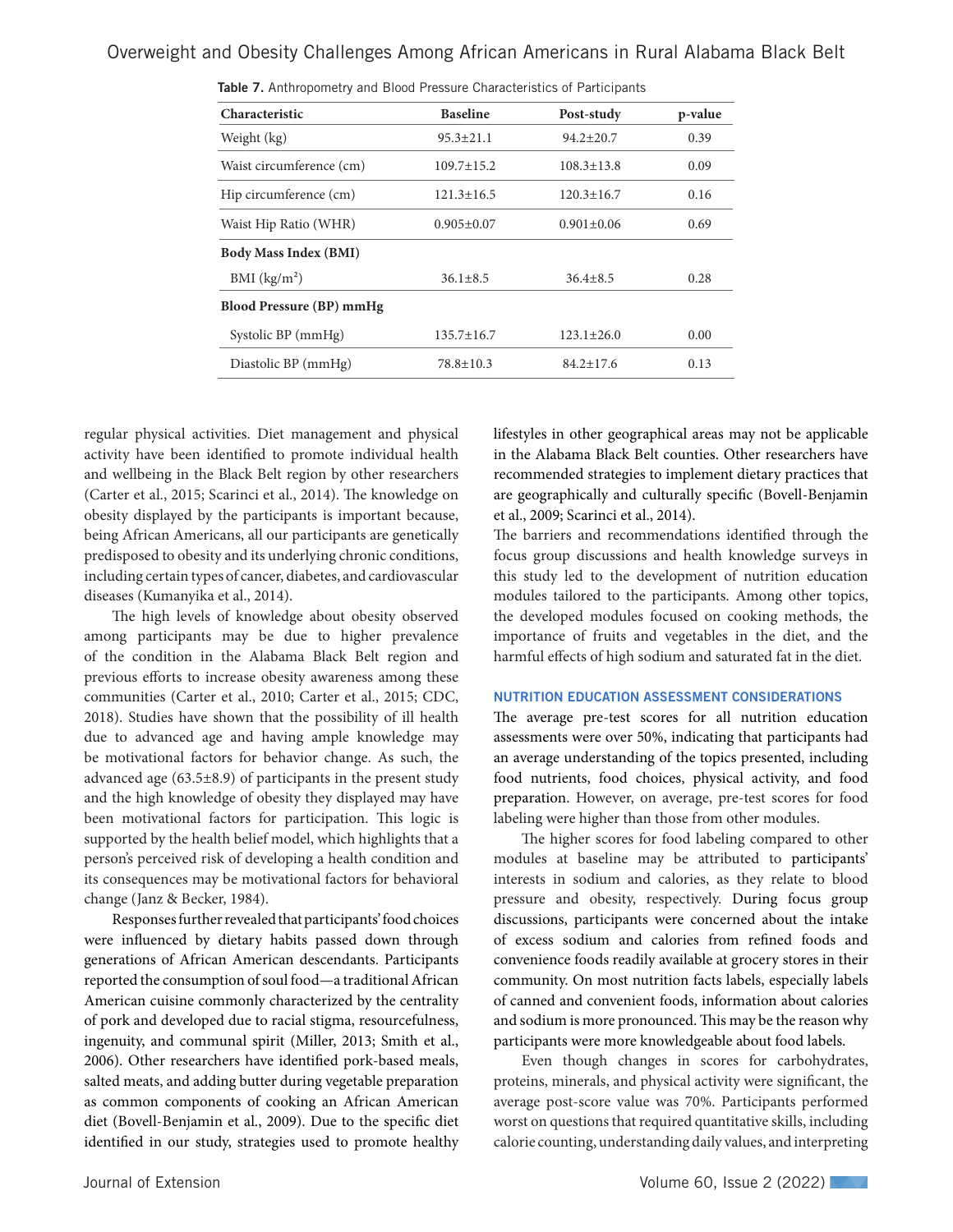serving size. For example, most of the incorrect responses on the assessments for the food labeling, fruits and vegetables, and proteins modules required quantitative responses. There was a greater change in knowledge scores for modules that required qualitative responses—such as the functions of different vitamins, types of physical exercises, and types and sources of nutrients—compared to quantitative responses. Other researchers reported that participants had difficulty comprehending quantitative information displayed on food labels, including serving sizes and recommended daily values (Campos et al., 2011). Researchers explained that most consumers could easily locate caloric content information on nutrition labels (Sinclair et al., 2013), but fewer consumers reported using percentage daily values and serving sizes to estimate their required daily nutrient intake (Levy & Fein, 1998; Moore et al., 2018).

Understanding numerical values on food labels may be a key factor for ensuring recommended nutrient intakes. For our study, understanding quantitative information was crucial given that during focus group discussions, participants in our study reported consumption of fast foods and convenient foods. However, it was important that we obtained significant improvement in nutrition knowledge scores. Educational interventions have led to improvement in nutrition knowledge; in 2018, Moore et al. reported that all 17 studies included in a systematic review showed a statistically significant improvement in participants' understanding of nutrition labels.

#### ANTHROPOMETRY CONSIDERATIONS

Participants' overall reduction in weight during this study, although non-significant, may signal that a longer intervention duration could lead to more weight reductions and possibly a decline in BMI. Carter et al. (2015) reported significant reductions in weight and BMI after delivering nutrition education and physical activity interventions in a similar population for a longer period with multiple focused physical activities. The rate of obesity reported in our study is consistent with that reported by the Centers for Disease Control and Prevention (CDC, 2018; Tumwebaze et al., 2021). Although this similarity in results demonstrates reproducibility, it unfortunately shows that the rate of obesity remained unchanged between 2018 and 2019. On a positive side, the unchanged rate of weight gain may signal an end to the rising trend in obesity that has been consistent for this population in the last two decades.

However, some researchers found African Americans (specifically, women) to be more self-accepting of weight, body shape, and appearance than white women (Abrams et al., 1993; Akan & Grilo, 1995; Befort et al., 2008; Parham-Payne, 2013). As such, African American women may have beliefs that perpetuate a cultural preference for heavier figures. This may be a reason for the non-significant changes in BMI for our study. Therefore, strategies that do not focus on weight loss but rather on healthy eating and physical activity may be a more promising approach for promoting a healthy lifestyle (Befort et al., 2008; Willet & Stampfer, 2013; Woll et al., 2013).

### BLOOD PRESSURE

Race is among the risk factors for high blood pressure reported by several researchers (Carey & Whelton, 2018; Willett & Stampfer, 2013). Because participants in our study were African Americans, a race associated with a risk for high blood pressure, this may partially explain why the blood pressure values from our study were elevated.

A significant decline in systolic blood pressure, a decline in number of participants with stage 2 hypertension, and an increase in number of participants with normal blood pressure was seen during this study. Results from our study showed that the mean blood pressure value was within the elevated blood pressure category, an interesting finding given that over 25% of African Americans were reported by other researchers to have high blood pressure (National Center for Chronic Disease Prevention and Health Promotion, 2010). Topics from our nutrition education modules such as monitoring sodium, cholesterol, and water intake along with having regular medical checkups could have directly influenced the observed blood pressure results.

### LIMITATIONS

The sample size for focus group discussions, nutrition education, and physical activities in this study is generally considered small for statistical purposes. Similarly, the snowballing method of sampling may not present a representative sample. Based on population trends, Bullock County has seen negative population growth over recent years, with fewer individuals available and willing to participate in community development studies. Thus, snowball sampling was required to recruit available participants. Our study involved qualitative research, so it is possible that during focus group interviews, participants could have aligned their responses with those that are socially acceptable rather than what they thought was the truth. However, we minimized the possibility of social desirability bias at the beginning of the focus group interviews and nutrition education modules by establishing rapport with the participants and by following their responses with clarifying questions.

### **CONCLUSION**

The present study used information from focus group discussions and healthy knowledge surveys to design nutrition education modules and physical activities for residents in Bullock County, Alabama. The significant change in knowledge scores is important because African Americans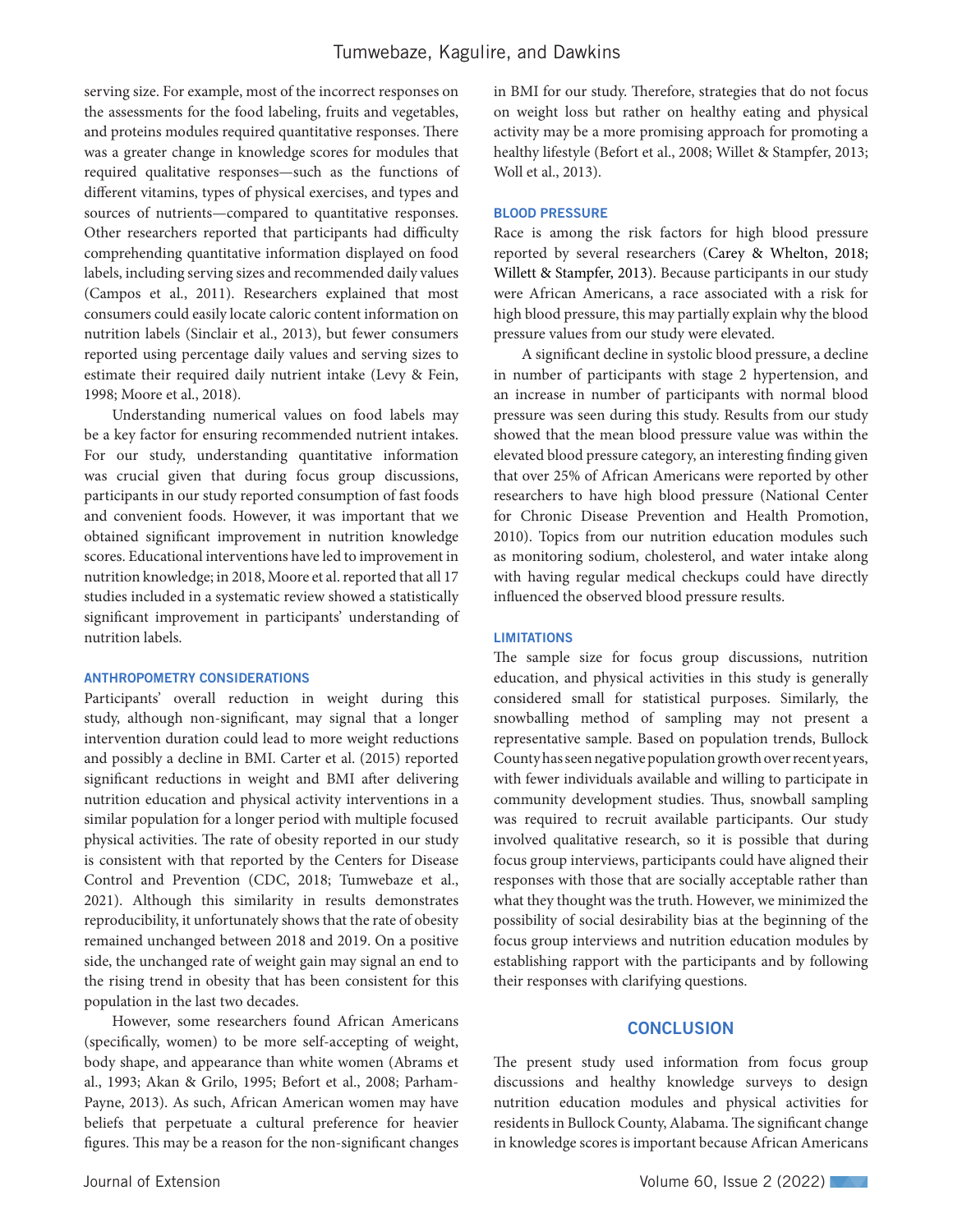are more genetically predisposed to obesity-related chronic diseases; strategies aimed at increasing knowledge and changes in lifestyle are likely to reduce the risk for chronic diseases. Low scores from the nutrition labeling assessments may present an opportunity for researchers to develop a simplified way to teach how to understand the food labels or to develop a simplified food labels.

The high levels of obesity observed by the present study and by similar studies in the Alabama Black Belt region highlight a need to reevaluate current obesity prevention interventions. To develop effective overweight and obesity reduction strategies, researchers and policy makers may need to understand the knowledge, attitudes, practices, barriers, and opportunities that are specific to members in the targeted community. It is thought that a longer study duration would result in significant changes in weight and, thus, in BMI. Long term weight reduction and maintenance may require multiple continued nutritional, educational, and environmental interventions. Although the United States has several state and local programs to tackle obesity, our study highlights the need for culturally and geographically specific interventions.

### **REFERENCES**

- Abrams, K. K., Allen, L. R., & Gray, J. J. (1993). Disordered eating attitudes and behaviors, psychological adjustment, and ethnic identity: A comparison of black and white female college students. *International Journal of Eating Disorders*, *14*(1), 49–57.
- Akan, G. E., & Grilo, C. M. (1995). Sociocultural influences on eating attitudes and behaviors, body image, and psychological functioning: A comparison of African American, Asian‐American, and Caucasian college women. *International Journal of Eating Disorders*, *18*(2), 181–187.
- Alabama Department of Public Health. (2020). *Obesity trends (data)*. Bureau of Prevention, Promotion, and Support. https://www.alabamapublichealth.gov/obesity/ trends.html

Befort, C. A., Thomas, J. L., Daley, C. M., Rhode, P. C., & Ahluwalia, J. S. (2008). Perceptions and beliefs about body size, weight, and weight loss among obese African American women: A qualitative inquiry. *Health Education & Behavior*, *35*(3), 410–426.

Behavioral Risk Factor Surveillance System. (2020. *Prevalence of self-reported obesity among U.S. adults by state and territory*. Centers for Disease Control and Prevention. https://www.cdc.gov/obesity/data/prevalencemaps.html

Bhattacherjee, A. (2012). *Social science research: Principles, methods, and practices*. Textbooks collection. Book 3, p.2015.

- Bovell-Benjamin, A. C., Dawkin, N., Pace, R. D., & Shikany, J. M. (2009). Use of focus groups to understand African-Americans' dietary practices: Implications for modifying a food frequency questionnaire. *Preventive Medicine*, *48*(6), 549–554.
- Bujang, M. A., Omar, E. D., & Baharum, N. A. (2018). A review on sample size determination for Cronbach's alpha test: A simple guide for researchers. *The Malaysian Journal of Medical Sciences*, *25*(6), 85.
- Campos, S., Doxey, J., & Hammond, D. (2011). Nutrition labels on pre-packaged foods: A systematic review. *Public Health Nutrition*, *14*(8), 1496–1506.
- Carey, R. M., & Whelton, P. K. (2018). Prevention, detection, evaluation, and management of high blood pressure in adults: Synopsis of the 2017 American College of Cardiology/American Heart Association Hypertension Guideline. *Annals of Internal Medicine*, *168*(5), 351–358.
- Carter, V. L., Dawkins, N. L., & Howard, B. (2010). Healthy lifestyle: A community-based cancer awareness and prevention intervention program. *Journal of Health Care for the Poor and Underserved*, *21*(3), 107–118.
- Carter, V. L., Dawkins, N. L., & Howard, B. (2015). Weight and blood pressure reduction among participants engaged in a cancer awareness and prevention program. *Preventive Medicine Reports*, *2*, 858–861.
- Centers for Disease Control and Prevention. (2018). *NHANES 2017–2018 procedure manuals*. National Center for Health Statistics. https://wwwn.cdc.gov/nchs/ nhanes/continuousnhanes/manuals.aspx?BeginYear= 2017
- Dawkins, N., McMickens, T., Findlay, H., & Pace, R. (2010). Community leaders' knowledge and perceptions about obesity: Implications for outreach educators in designing interventions. *Journal of Extension*, *48*(5), 1–13. https://tigerprints.clemson.edu/joe/vol48/iss5/17/
- Fryar, C. D., Carroll, M. D., & Ogden, C. (2018). *Prevalence of overweight, obesity, and severe obesity among adults age 20 and over: United States, 1960–1962 through 2015–2016*. National Center for Health Statistics. https://www.cdc.gov/nchs/data/hestat/obesityadult-17-18/obesity-adult.htm
- Hales, C.M., Carroll, M.D., Fryar, C.D., & Ogden, C.L. (2020). Prevalence of obesity and severe obesity among adults: United States, 2017-2018. NCHS data brief, number 360.
- Janz, N. K., & Becker, M. H. (1984). The health belief model: A decade later. *Health Education Quarterly*, *11*(1).
- Kahin, S. A., Murriel, A. L., Pejavara, A., O'Toole, T., & Petersen, R. (2020). The High Obesity Program: A collaboration between public health and cooperative extension services to address obesity. *Preventing Chronic Disease*, *17:E26*